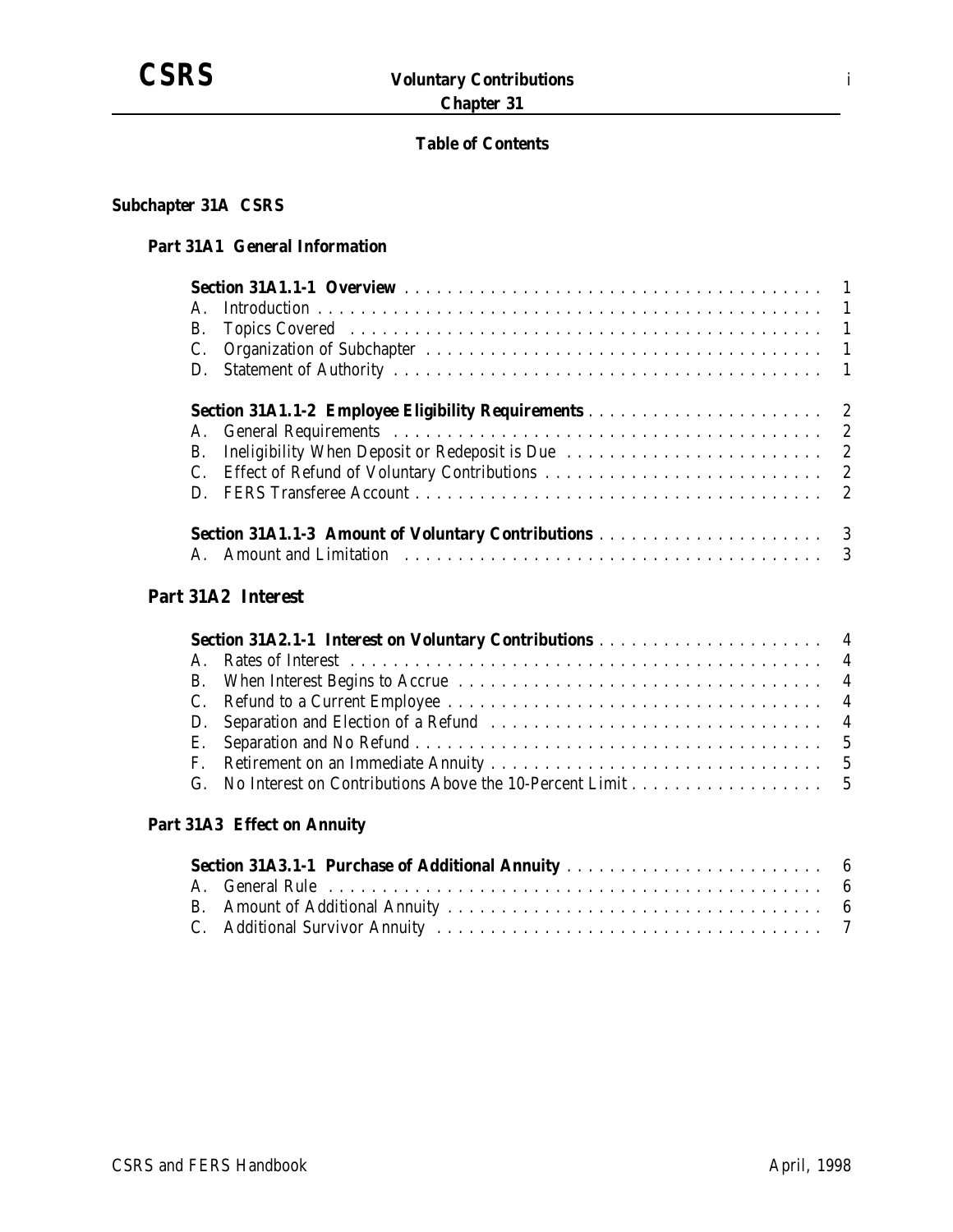### **Part 31A4 Refunds**

| A.             |                                                                                                                                                                     |  |
|----------------|---------------------------------------------------------------------------------------------------------------------------------------------------------------------|--|
| $\mathbf{B}$ . |                                                                                                                                                                     |  |
|                |                                                                                                                                                                     |  |
|                |                                                                                                                                                                     |  |
|                | <b>Section 31A4.1-2 Taxation of Voluntary Contributions construction of the Section 31A4.1-2 Taxation of Voluntary Contributions</b> constants and section 31A4.1-2 |  |
|                |                                                                                                                                                                     |  |
| B.             |                                                                                                                                                                     |  |
|                |                                                                                                                                                                     |  |
|                | D. Rollover of Interest Earned on Voluntary Contributions 11                                                                                                        |  |
|                | E. Taxation of Voluntary Contributions Used to Purchase Additional Annuity 11                                                                                       |  |
|                | F. Example 1: Refund While Employee Under CSRS  11                                                                                                                  |  |
|                | G. Example 2: Refund to Employee Retiring Under Age 55 12                                                                                                           |  |
|                | H. Example 3: Refund After Regular Voluntary Retirement 13                                                                                                          |  |

### **Part 31A5 Procedures**

| Section 31A5.1-1 Making Voluntary Contribution Payments  14 |  |
|-------------------------------------------------------------|--|
|                                                             |  |
|                                                             |  |
|                                                             |  |
|                                                             |  |
| Section 31A5.1-2 Purchasing Additional Annuity  16          |  |
|                                                             |  |
| Section 31A5.1-3 Withdrawing Voluntary Contributions  17    |  |
|                                                             |  |
|                                                             |  |
|                                                             |  |
|                                                             |  |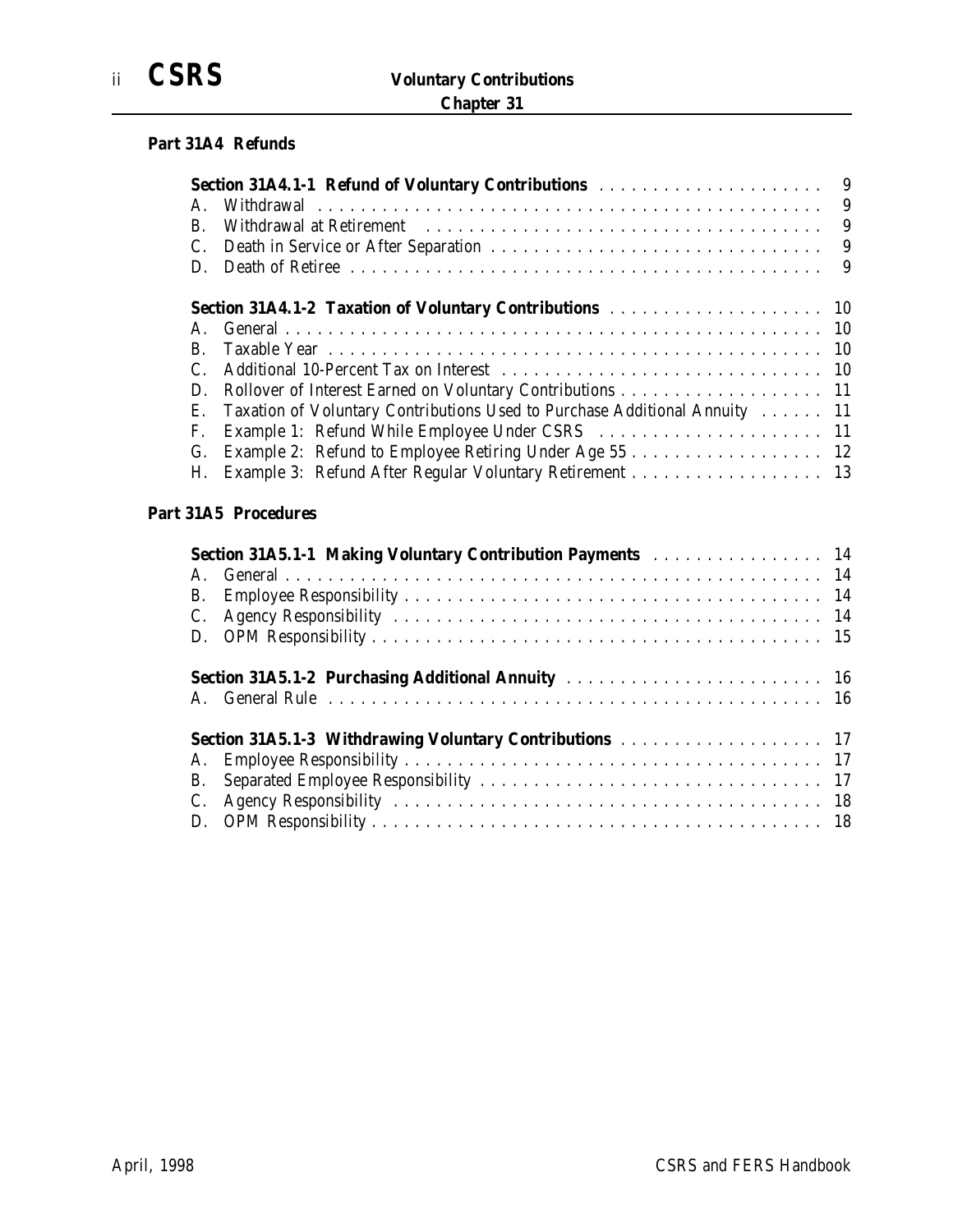### **Subchapter 31A CSRS**

### **Part 31A1 General Information**

### **Section 31A1.1-1 Overview**

|  | A. Introduction                  | This subchapter covers voluntary contributions to the Civil Service<br>Retirement and Disability Fund (hereafter the "Fund") in addition to regular<br>retirement deductions taken from an individual's basic pay under CSRS.<br>Voluntary contributions may be used to increase the amount of annuity at<br>retirement or as a savings or investment option. |                                                                                                                                                                                                      |      |  |  |  |  |
|--|----------------------------------|---------------------------------------------------------------------------------------------------------------------------------------------------------------------------------------------------------------------------------------------------------------------------------------------------------------------------------------------------------------|------------------------------------------------------------------------------------------------------------------------------------------------------------------------------------------------------|------|--|--|--|--|
|  |                                  |                                                                                                                                                                                                                                                                                                                                                               | Employees under FERS are not eligible to make voluntary contributions.<br>See section 31A1.1-2, paragraph D, for information about accounts<br>established by employees before transferring to FERS. |      |  |  |  |  |
|  | <b>B.</b> Topics Covered         | This subchapter covers:                                                                                                                                                                                                                                                                                                                                       |                                                                                                                                                                                                      |      |  |  |  |  |
|  |                                  | $\bullet$                                                                                                                                                                                                                                                                                                                                                     | The eligibility requirements to make voluntary contributions;                                                                                                                                        |      |  |  |  |  |
|  |                                  | $\bullet$                                                                                                                                                                                                                                                                                                                                                     | The amount of voluntary contributions and their effect on the annuity;                                                                                                                               |      |  |  |  |  |
|  |                                  | $\bullet$                                                                                                                                                                                                                                                                                                                                                     | The interest earned on voluntary contributions;                                                                                                                                                      |      |  |  |  |  |
|  |                                  |                                                                                                                                                                                                                                                                                                                                                               |                                                                                                                                                                                                      |      |  |  |  |  |
|  |                                  | The refund of voluntary contributions; and<br>$\bullet$                                                                                                                                                                                                                                                                                                       |                                                                                                                                                                                                      |      |  |  |  |  |
|  |                                  | The procedures governing voluntary contributions accounts.                                                                                                                                                                                                                                                                                                    |                                                                                                                                                                                                      |      |  |  |  |  |
|  | C. Organization<br>of Subchapter |                                                                                                                                                                                                                                                                                                                                                               | This subchapter has five parts:                                                                                                                                                                      |      |  |  |  |  |
|  |                                  | Part                                                                                                                                                                                                                                                                                                                                                          | <b>Name of Part</b>                                                                                                                                                                                  | Page |  |  |  |  |
|  |                                  | 31A1                                                                                                                                                                                                                                                                                                                                                          | <b>General Information</b>                                                                                                                                                                           | 1    |  |  |  |  |
|  |                                  |                                                                                                                                                                                                                                                                                                                                                               |                                                                                                                                                                                                      |      |  |  |  |  |
|  |                                  | 6                                                                                                                                                                                                                                                                                                                                                             |                                                                                                                                                                                                      |      |  |  |  |  |
|  |                                  |                                                                                                                                                                                                                                                                                                                                                               |                                                                                                                                                                                                      |      |  |  |  |  |
|  |                                  | Procedures<br>31A <sub>5</sub><br>14                                                                                                                                                                                                                                                                                                                          |                                                                                                                                                                                                      |      |  |  |  |  |

**D. Statement of Authority** This subchapter is based on the laws and regulations cited below. • United States Code: 5 U.S.C. 8343

- 
- Code of Federal Regulations: 5 CFR 831.401 through 407.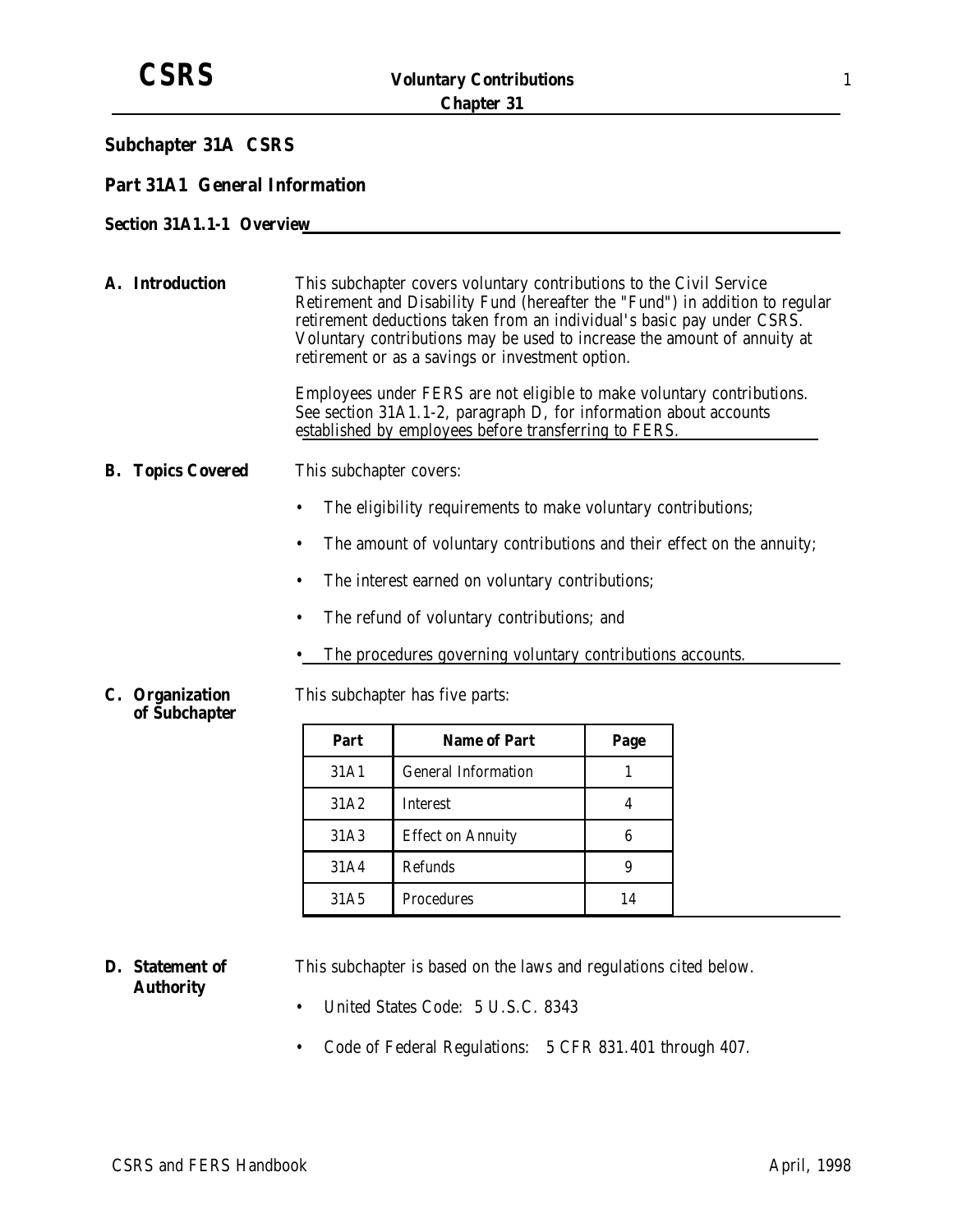# **Section 31A1.1-2 Employee Eligibility Requirements**

|                                                             | A. General<br><b>Requirements</b>                                            | Only these individuals may make or apply to make voluntary contributions:<br>An employee who is currently covered by CSRS (including CSRS<br>Offset); or                                                                                                                                                                                                             |  |  |
|-------------------------------------------------------------|------------------------------------------------------------------------------|----------------------------------------------------------------------------------------------------------------------------------------------------------------------------------------------------------------------------------------------------------------------------------------------------------------------------------------------------------------------|--|--|
|                                                             |                                                                              | A separated employee whose application for retirement under CSRS is<br>$\bullet$<br>currently being processed by OPM.                                                                                                                                                                                                                                                |  |  |
|                                                             | <b>B.</b> Ineligibility When<br><b>Deposit or</b><br><b>Redeposit is Due</b> | The applicant must not owe a deposit for nondeduction civilian service or a<br>redeposit for refunded retirement deductions. He or she will be eligible to<br>make voluntary contributions only upon completing the deposit or<br>redeposit. See Chapter 21, Service Credit Payments for Civilian Service,<br>for more information on deposit and redeposit service. |  |  |
|                                                             |                                                                              | NOTE: It is not necessary for an employee to complete service credit<br>deposits for post-1956 military service before being eligible to<br>make voluntary contributions.                                                                                                                                                                                            |  |  |
| C. Effect of Refund<br>of Voluntary<br><b>Contributions</b> |                                                                              | If the applicant ever received a refund of voluntary contributions, he or she<br>cannot make further voluntary contributions unless he or she is reemployed:                                                                                                                                                                                                         |  |  |
|                                                             |                                                                              | After a separation of more than 3 calendar days; and<br>Under CSRS.                                                                                                                                                                                                                                                                                                  |  |  |
|                                                             | <b>D. FERS Transferee</b><br><b>Account</b>                                  | An employee covered by FERS may not open a voluntary contributions<br>account. An employee who had a voluntary contributions account before<br>becoming covered by FERS may not continue to make contributions to the<br>account.                                                                                                                                    |  |  |
|                                                             |                                                                              | NOTE: Any amount of voluntary contributions erroneously made to the<br>employee's account after the employee becomes covered by FERS<br>does not earn interest and will be refunded to the employee upon<br>OPM's determination that the employee was ineligible to make<br>contributions to his or her account.                                                     |  |  |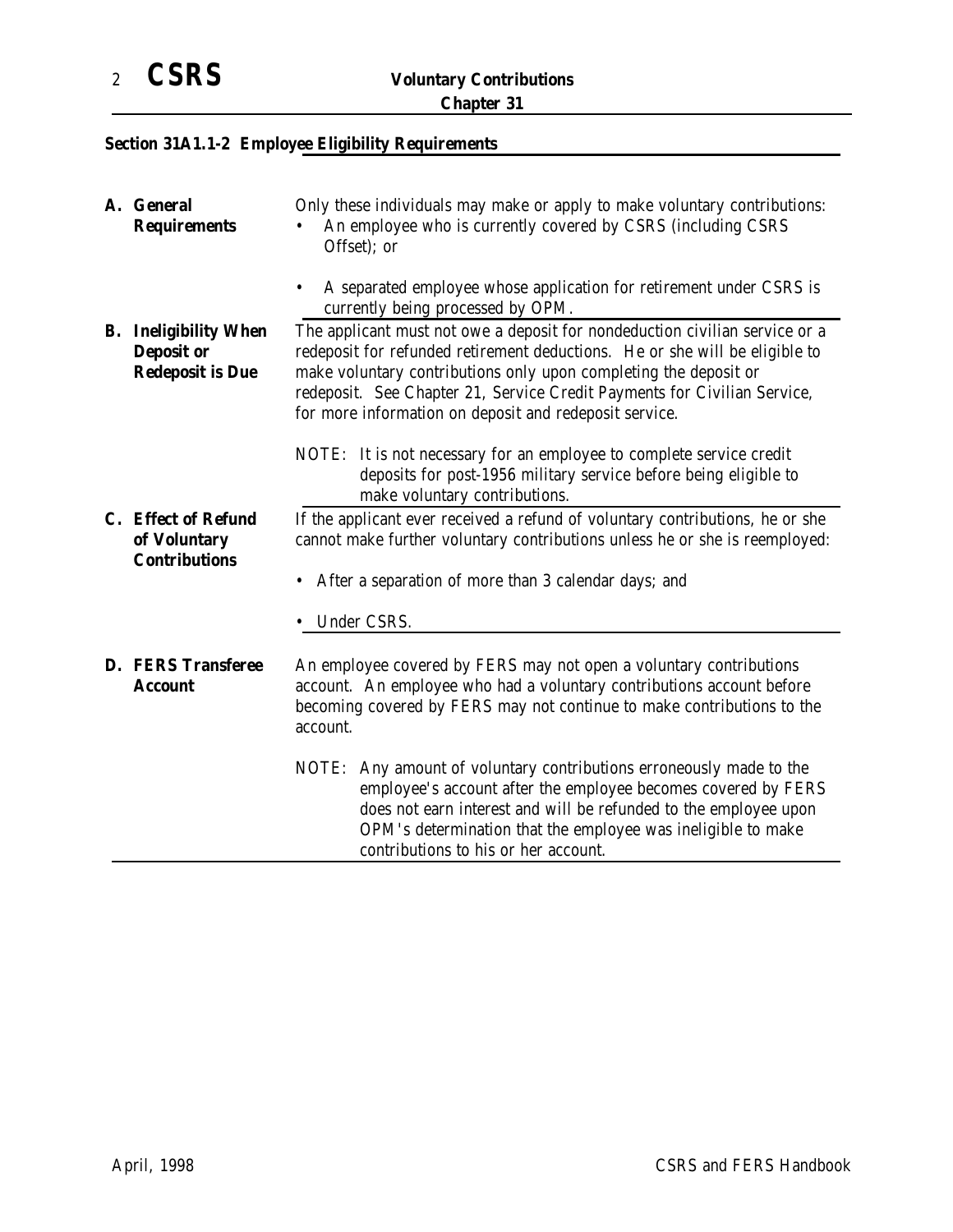## **Section 31A1.1-3 Amount of Voluntary Contributions**

| A. Amount and<br><b>Limitation</b> | 1. Payments of voluntary contributions to OPM must be made in multiples<br>of \$25 (for example, \$50, \$75, \$100).                                                                                                                                                                                                                                                               |
|------------------------------------|------------------------------------------------------------------------------------------------------------------------------------------------------------------------------------------------------------------------------------------------------------------------------------------------------------------------------------------------------------------------------------|
|                                    | 2. Total contributions may not exceed 10 percent of the aggregate basic<br>pay the employee has received as of the date any contribution is made.<br>Basic pay is the pay the employee receives for creditable civilian<br>service that is covered by deductions or deposits. See Chapter 30,<br>Employee Deductions and Agency Contributions, for the definition of<br>basic pay. |
|                                    | 3. The employee may not circumvent the 10-percent limit by making<br>contributions based on anticipated future earnings. Any amount found<br>to be in excess of the limit will be refunded without interest. See<br>section 31A2.1-1 for more information about interest earned on<br>voluntary contributions.                                                                     |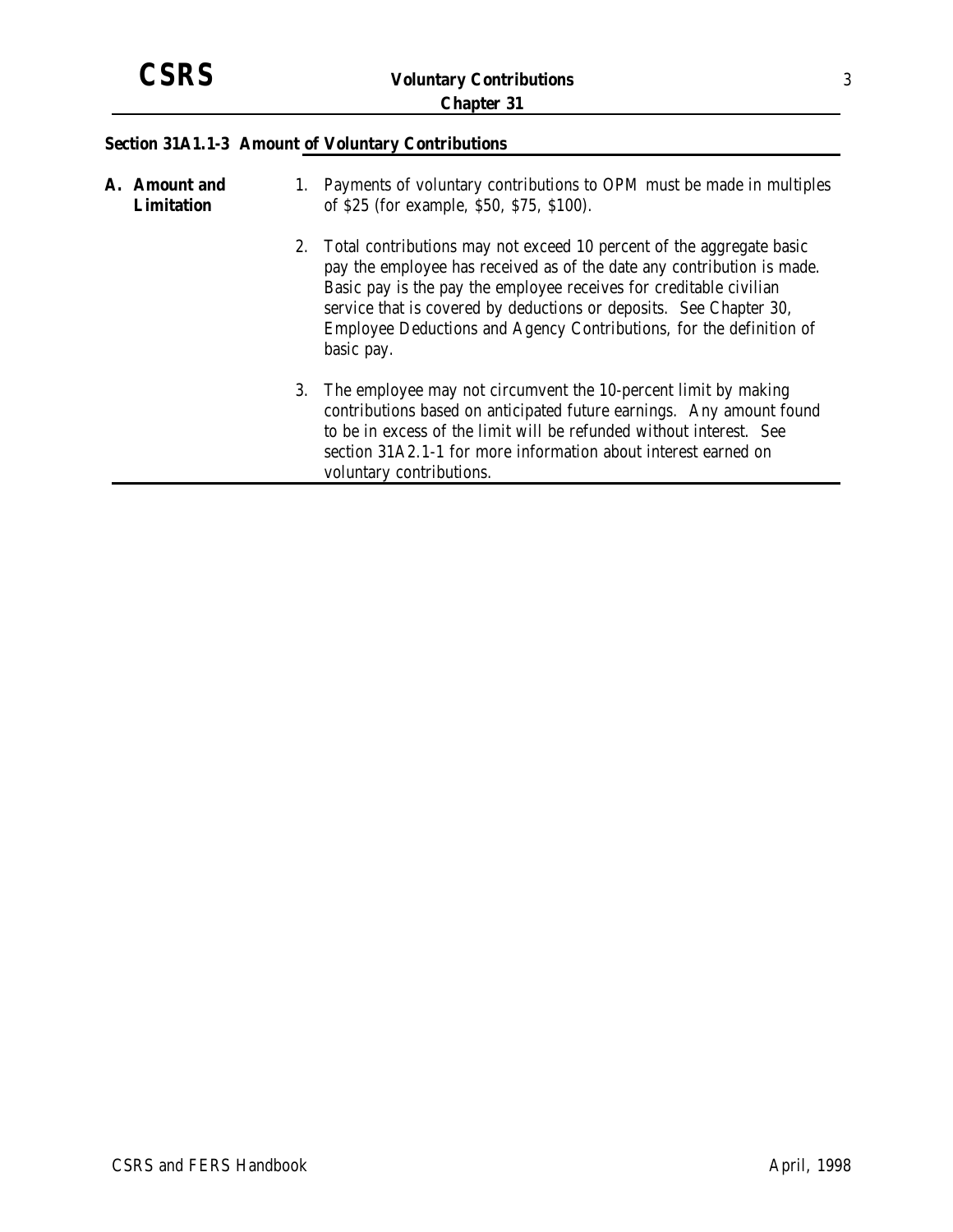### **Part 31A2 Interest**

### **Section 31A2.1-1 Interest on Voluntary Contributions**

A. Rates of Interest Interest is earned at the rate of 3 percent annually through December 31, 1984. Beginning January 1, 1985, voluntary contributions earn a variable interest rate determined by the Department of the Treasury each calendar year, based on the average yield of new investments purchased by the Fund during the previous fiscal year. The interest credited to each voluntary contributions account is compounded annually on December 31.

|    |                                                            |                                              | Variable Interest Rates                                                                                                                                                                                  |                                                                        |                                                                               |  |  |
|----|------------------------------------------------------------|----------------------------------------------|----------------------------------------------------------------------------------------------------------------------------------------------------------------------------------------------------------|------------------------------------------------------------------------|-------------------------------------------------------------------------------|--|--|
|    |                                                            | Year                                         | Interest<br>Rate                                                                                                                                                                                         | Year                                                                   | Interest<br>Rate                                                              |  |  |
|    |                                                            | 1985<br>1986<br>1987<br>1988<br>1989<br>1990 | 13.0%<br>11.125%<br>9.0%<br>8.375%<br>9.125%<br>8.75%                                                                                                                                                    | 1991<br>1992<br>1993<br>1994<br>1995<br>1996<br>1997<br>1998<br>$\geq$ | 8.625%<br>8.125%<br>7.125%<br>6.25%<br>7.0%<br>6.875%<br>6.875%<br>$6.75\% <$ |  |  |
|    |                                                            |                                              |                                                                                                                                                                                                          | All future<br>periods                                                  | To be determined<br>by the Department<br>of the Treasury                      |  |  |
| B. | <b>When Interest</b><br><b>Begins to Accrue</b>            | OPM.                                         | Voluntary contributions begin to earn interest on the date deposited by                                                                                                                                  |                                                                        |                                                                               |  |  |
|    | C. Refund to a<br><b>Current Employee</b>                  |                                              | If a current employee takes a refund of voluntary contributions, interest<br>accrues to the date OPM authorizes the refund payment.                                                                      |                                                                        |                                                                               |  |  |
|    | D. Separation and<br><b>Election of a</b><br><b>Refund</b> |                                              | If an employee separates and takes a refund of voluntary contributions,<br>interest is computed to date of separation.<br>$\rm FYAMPI$ $\rm F:$ An employee made a voluntary contribution that $\rm OPM$ |                                                                        |                                                                               |  |  |

EXAMPLE: An employee made a voluntary contribution that OPM deposited on February 1, 1989, and separated from Federal service on November 18, 1989. The employee applied for a refund in December 1989. Interest was paid at the rate of 9.125% for 9 months and 18 days.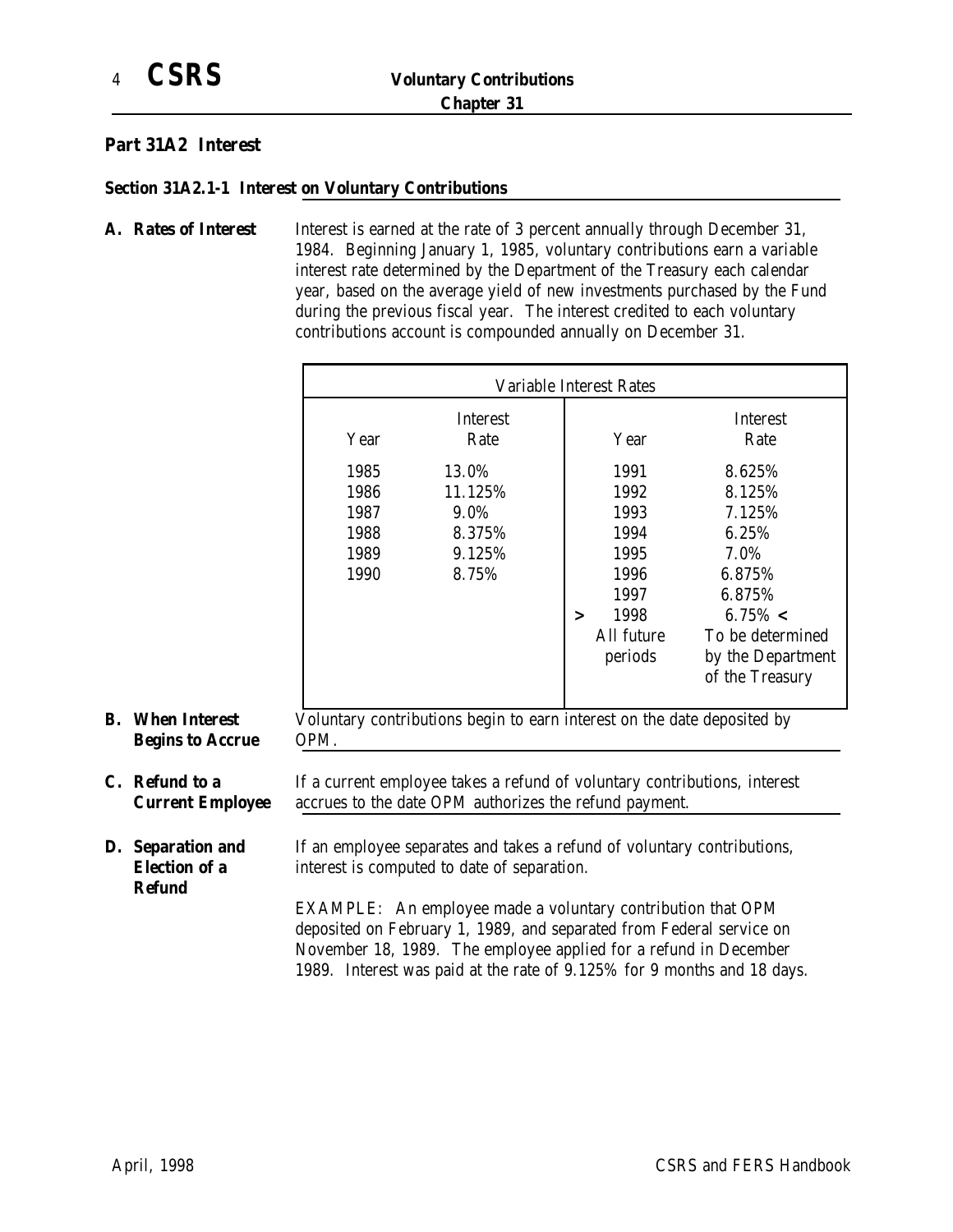## **Section 31A2.1-1 Interest on Voluntary Contributions (Cont.)**

| E. Separation and No<br><b>Refund</b>                                                     | If an employee separates from Federal Service with entitlement to a<br>deferred annuity and does not request a refund of his or her voluntary<br>contributions, interest continues to accrue on the account to the beginning<br>date of annuity or death, whichever is earlier.                                                                 |  |  |
|-------------------------------------------------------------------------------------------|-------------------------------------------------------------------------------------------------------------------------------------------------------------------------------------------------------------------------------------------------------------------------------------------------------------------------------------------------|--|--|
|                                                                                           | NOTE: If the former employee with entitlement to a deferred annuity<br>decides, before final adjudication of the deferred annuity, to<br>request a refund, interest is paid only to the date of separation.<br>See paragraph D, above.                                                                                                          |  |  |
| F. Retirement on an<br><b>Immediate</b><br><b>Annuity</b>                                 | If an employee separates from Federal service to retire on an immediate<br>annuity, interest accrues on the voluntary contributions to the date of<br>separation for retirement. This rule applies regardless of whether the<br>retired employee elects to receive a refund of voluntary contributions or to<br>purchase an additional annuity. |  |  |
| G. No Interest on<br><b>Contributions</b><br><b>Above the 10-</b><br><b>Percent Limit</b> | Interest is not earned on voluntary contributions made in excess of the<br>10-percent limit described in section 31A1.1-3.                                                                                                                                                                                                                      |  |  |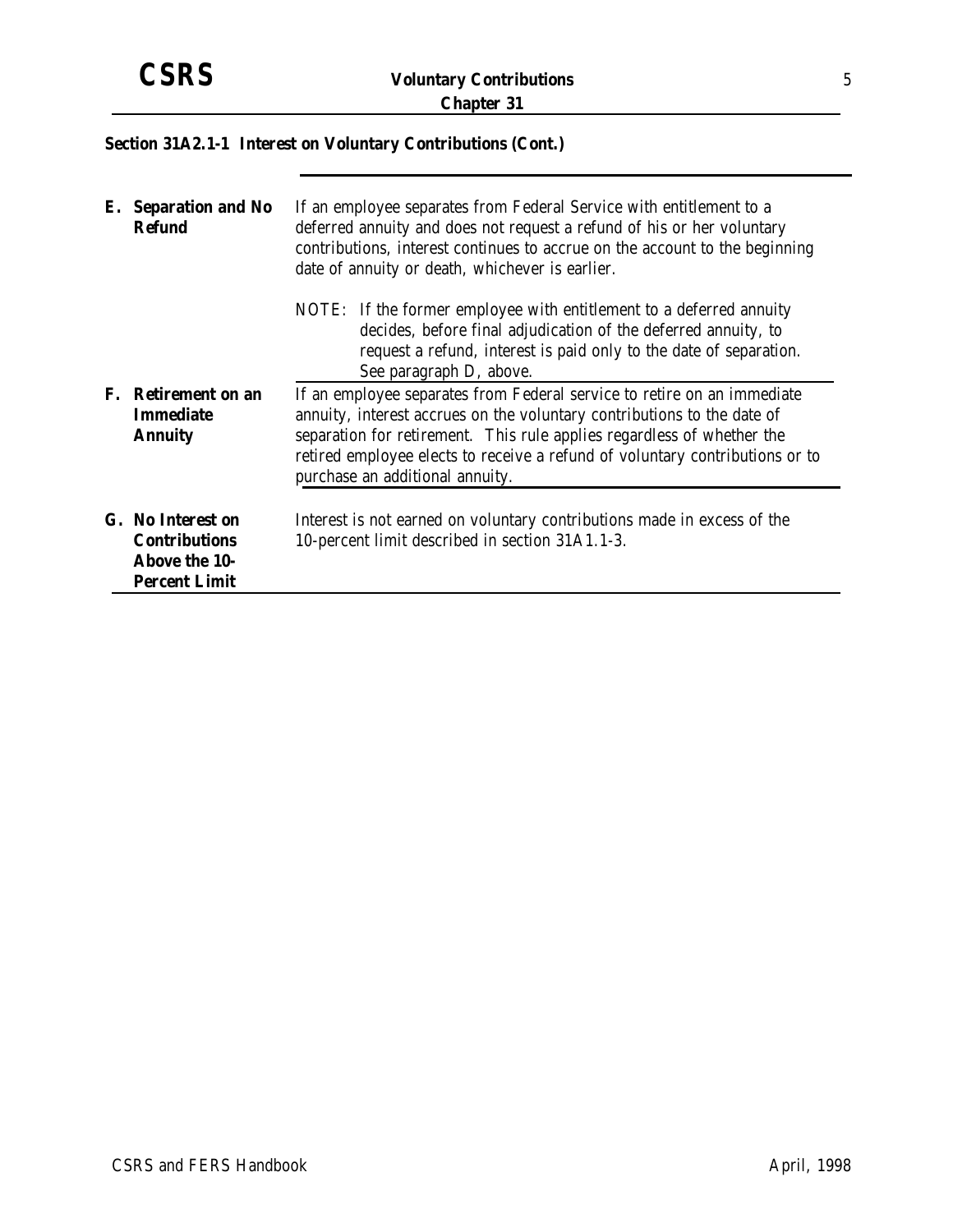# **Part 31A3 Effect on Annuity**

### **Section 31A3.1-1 Purchase of Additional Annuity**

| A. General Rule                                            | An employee may elect to receive a lifetime annuity purchased with<br>voluntary contributions in addition to his or her regular retirement annuity.<br>See section 31A5.1-2 for procedures on how to purchase an additional<br>annuity.<br>NOTE: A FERS transferee may purchase an additional annuity with his or |                                                       |                                                                                                                                       |
|------------------------------------------------------------|-------------------------------------------------------------------------------------------------------------------------------------------------------------------------------------------------------------------------------------------------------------------------------------------------------------------|-------------------------------------------------------|---------------------------------------------------------------------------------------------------------------------------------------|
|                                                            |                                                                                                                                                                                                                                                                                                                   | her voluntary contributions.                          |                                                                                                                                       |
| <b>B.</b> Amount of<br><b>Additional</b><br><b>Annuity</b> | 1. Each \$100 in the voluntary contributions account provides an additional<br>annual annuity of \$7, plus \$0.20 for each full year the retiree is over<br>age 55 at the time the annuity begins.                                                                                                                |                                                       |                                                                                                                                       |
|                                                            |                                                                                                                                                                                                                                                                                                                   |                                                       | EXAMPLE 1: If the retiree is age 60 at retirement, each \$100 would<br>purchase \$8.00 a year of additional annuity.                  |
|                                                            |                                                                                                                                                                                                                                                                                                                   | 60 years minus $55$ years = 5 years                   |                                                                                                                                       |
|                                                            |                                                                                                                                                                                                                                                                                                                   | \$0.20 x 5 years = \$1                                |                                                                                                                                       |
|                                                            |                                                                                                                                                                                                                                                                                                                   | $$7 + $1 = $8$$                                       | additional annuity purchased per<br>\$100 of voluntary contributions and<br>interest                                                  |
|                                                            |                                                                                                                                                                                                                                                                                                                   | \$700 per year.                                       | <b>EXAMPLE 2:</b> If a retiree is age 55 at retirement and has an account<br>balance of \$10,000, the amount of additional annuity is |
|                                                            |                                                                                                                                                                                                                                                                                                                   | \$10,000<br>\$100<br>$= 100$                          |                                                                                                                                       |
|                                                            |                                                                                                                                                                                                                                                                                                                   | $100 \times $7 = $700$ per year                       |                                                                                                                                       |
|                                                            |                                                                                                                                                                                                                                                                                                                   | to be paid as long as the individual remains retired. | 2. Any additional annuity purchased by voluntary contributions continues                                                              |
|                                                            | adjustments.                                                                                                                                                                                                                                                                                                      |                                                       | NOTE: Once the annuity begins, the additional annuity purchased by<br>voluntary contributions is not increased by any cost-of-living  |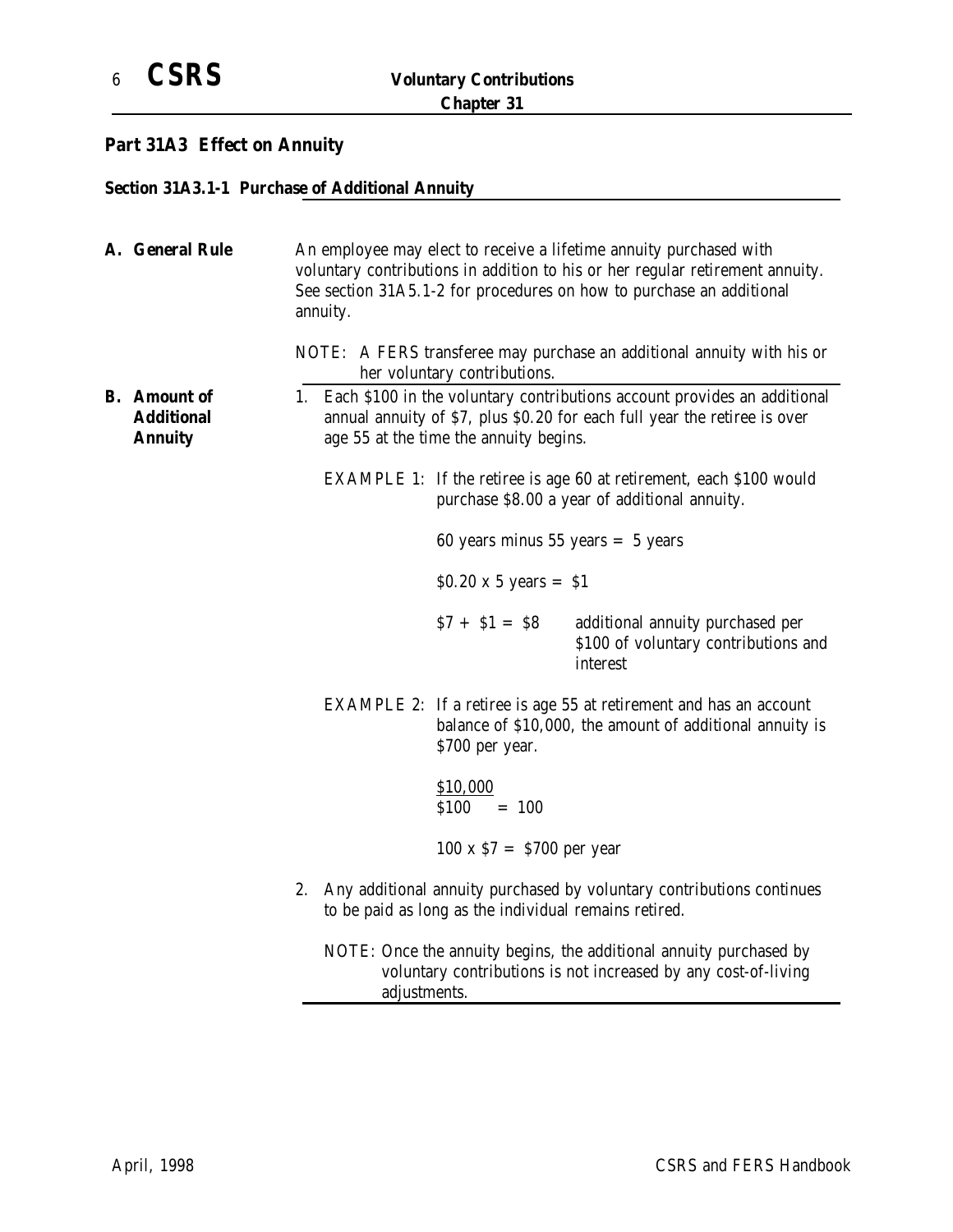#### **Section 31A3.1-1 Purchase of Additional Annuity (Cont.)**

- **C. Additional Survivor Annuity** At retirement, the retiree may elect a reduction in his additional annuity to purchase a survivor annuity. Any person, related or unrelated to the retiree, may be designated, and need not be the same person for whom regular survivor annuity benefits are elected.
	- NOTE: If a retiring employee does not include RI 38-124, or SF 2802 with the notation that only voluntary contributions are to be refunded, with his or her retirement application, OPM assumes that the employee elects an additional annuity. OPM also assumes that election of a survivor benefit on the retirement application also applies to the additional annuity from the voluntary contributions account unless the retiree attaches a note to the application stating that he or she does not want a survivor benefit in connection with the additional annuity or wants to designate a different person to receive it.
	- 1. If the retiree elects a survivor annuity, his or her additional annuity is reduced. The reduction in the additional annuity depends on the difference in the ages between the retiree and the person named as the survivor, as shown in the following table:

| Age of Person Named in Relation | Reduction in Annuity of  |
|---------------------------------|--------------------------|
| to That of Retiring Employee    | <b>Retiring Employee</b> |
| (Years Younger)                 | (Percent)                |
| Older, same age, or less than 5 | 10                       |
| 5 but less than 10              | 15                       |
| 10 but less than 15             | 20                       |
| 15 but less than 20             | 25                       |
| 20 but less than 25             | 30                       |
| 25 but less than 30             | 35                       |
| 30 or more                      | 40                       |

2. The survivor annuity benefit is equal to 50 percent of the retiree's reduced additional annuity.

EXAMPLE: • Age at retirement: 60

- Spouse's age: 54 (6 years younger)
- Voluntary Contributions: \$500
- Additional benefit without survivor annuity: \$40 per year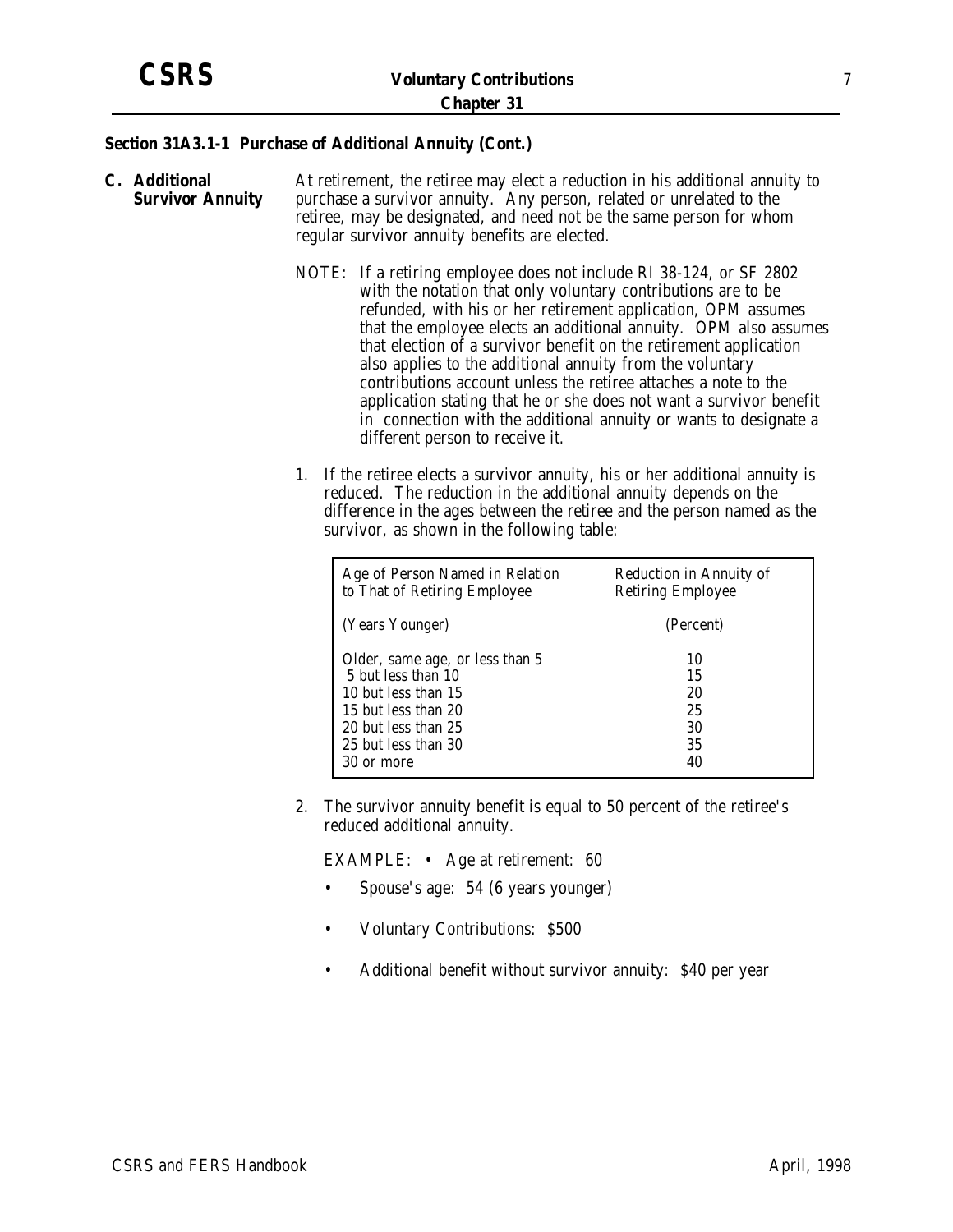

# **Section 31A3.1-1 Purchase of Additional Annuity (Cont.)**

|  | <b>C.</b> Additional<br><b>Survivor Annuity</b> | ٠         | Additional benefit with survivor annuity: \$34 per year                                                                                                                                         |
|--|-------------------------------------------------|-----------|-------------------------------------------------------------------------------------------------------------------------------------------------------------------------------------------------|
|  | (Cont.)                                         |           | $$40 \times 15\% = $6$<br>\$40 minus $$6 = $34$                                                                                                                                                 |
|  |                                                 | $\bullet$ | Additional benefit for survivor: \$17 per year                                                                                                                                                  |
|  |                                                 |           | $$34 \times 50\% = $17$                                                                                                                                                                         |
|  |                                                 | NOTE      | If the employee elects to provide additional survivor annuity, the<br>reduction of the additional annuity rate is permanent. The<br>reduction will not be eliminated if the designated survivor |
|  |                                                 |           | predeceases the retiree, nor can the additional survivor annuity be<br>transferred to a different person.                                                                                       |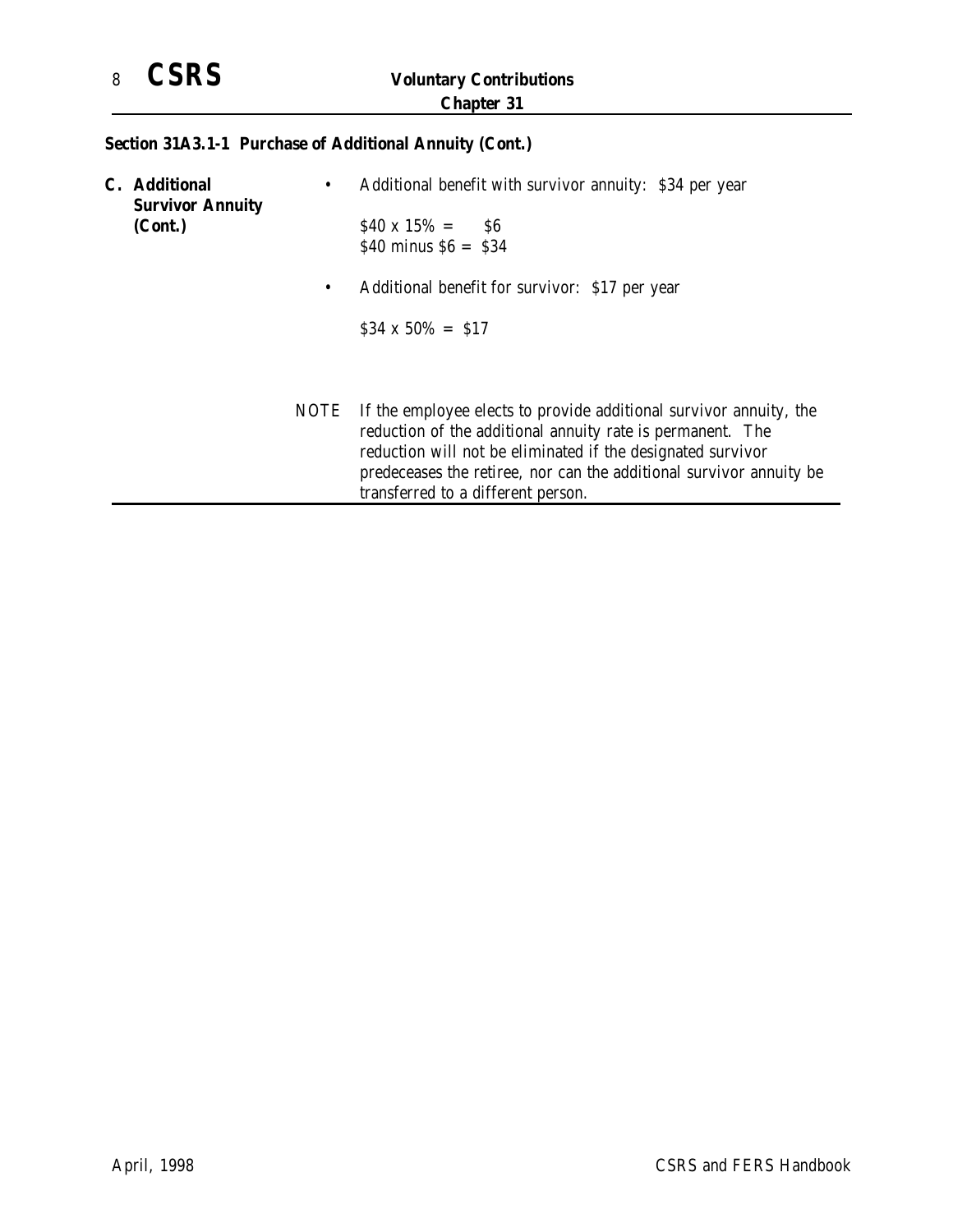## **Part 31A4 Refunds**

### **Section 31A4.1-1 Refund of Voluntary Contributions**

| A. Withdrawal                                        | An employee may withdraw all voluntary contributions with interest at any<br>time before receiving additional annuity payments based on those<br>contributions. The withdrawal is not subject to the spousal notification<br>requirements that apply to refunds of regular retirement contributions.                                                    |  |
|------------------------------------------------------|---------------------------------------------------------------------------------------------------------------------------------------------------------------------------------------------------------------------------------------------------------------------------------------------------------------------------------------------------------|--|
|                                                      | See section 31A2.1-1 for information on the accrual of interest on voluntary<br>contributions accounts.                                                                                                                                                                                                                                                 |  |
|                                                      | See section 31A4.1-2 for information about the tax treatment of<br>distributions of voluntary contributions.                                                                                                                                                                                                                                            |  |
|                                                      | See Chapter 40 for instructions on filing an expedited refund request.                                                                                                                                                                                                                                                                                  |  |
| <b>B.</b> Withdrawal at<br><b>Retirement</b>         | If an employee plans to make the withdrawal at retirement, see Chapter 40.                                                                                                                                                                                                                                                                              |  |
| C. Death in Service<br>or After<br><b>Separation</b> | If the employee dies while still in Federal service or after separation from<br>service but before becoming a retiree, the voluntary contributions account,<br>including interest, is paid in a lump-sum payment to the person or persons<br>who survive the employee and who are entitled under the normal order of<br>precedence given in Chapter 34. |  |
|                                                      | This payment after death also includes money credited as voluntary<br>contributions for service performed in excess of that required for the<br>80-percent maximum annuity. (See Chapter 50, section 50A3.1-2.)                                                                                                                                         |  |
| D. Death of Retiree                                  | If the retired employee and any designated survivor annuitant die without<br>having received the total amount of voluntary contributions with interest as<br>additional annuity payments, OPM pays any remaining monies in a lump<br>sum to the person or persons entitled under the normal order of precedence<br>given in Chapter 34.                 |  |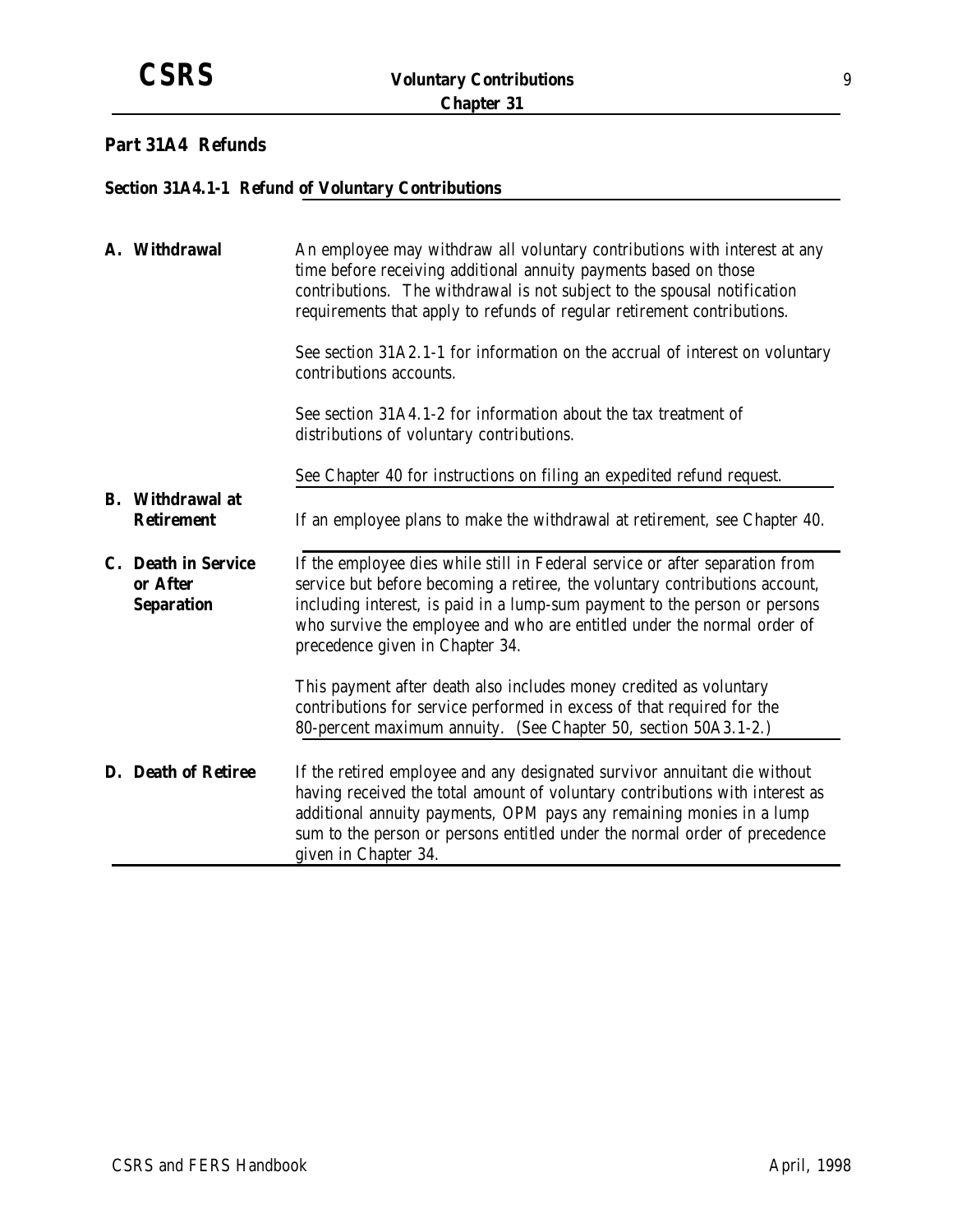# **Section 31A4.1-2 Taxation of Voluntary Contributions**

| A. General                                                   | The information in this section has been authorized by the Internal Revenue<br>Service (IRS). For any additional information about tax treatment of<br>voluntary contributions accounts, contact the IRS.                                                                                                                                           |  |
|--------------------------------------------------------------|-----------------------------------------------------------------------------------------------------------------------------------------------------------------------------------------------------------------------------------------------------------------------------------------------------------------------------------------------------|--|
|                                                              | Employees should read both the Voluntary Contributions Notice (Form<br>RI 38-125) and the Special Tax Notice Regarding Rollovers (Form<br>RI 37-22) for information on refunds, rollovers, taxes and voluntary<br>contributions annuities. The Special Tax Notice Regarding Rollovers is<br>also found in Chapter 40 and may be locally reproduced. |  |
| <b>B.</b> Taxable Year                                       | If an individual takes a refund of voluntary contributions, any accrued<br>interest is taxable in the tax year in which the refund is received unless the<br>taxable portion is directly rolled over by OPM. (See paragraph D. below.)<br>Only the interest portion of the refund is taxable.                                                       |  |
| C. Additional<br><b>10-Percent Tax on</b><br><b>Interest</b> | If an individual receives a refund of voluntary contributions before he or<br>she attains age 59 1/2, the interest portion of the refund is generally subject<br>to an additional 10-percent early distribution tax. Exceptions to the<br>10-percent tax are as follows:                                                                            |  |
|                                                              | Payments on account of disability (as defined by the Internal Revenue<br>Code; see IRS Publication 575);                                                                                                                                                                                                                                            |  |
|                                                              | Monthly additional annuity payments elected at time of retirement<br>$\bullet$<br>(rather than a lump sum payment of the voluntary contributions<br>account);                                                                                                                                                                                       |  |
|                                                              | Payments after separation from service if the separation occurred during<br>$\bullet$<br>or after the year in which the recipient attains age 55;                                                                                                                                                                                                   |  |
|                                                              | Payments to survivors after the death of the employee.                                                                                                                                                                                                                                                                                              |  |
|                                                              | NOTE 1: The early distribution tax is calculated by multiplying<br>10 percent times the amount of interest paid as part of your<br>refund.                                                                                                                                                                                                          |  |
|                                                              | NOTE 2: IRS Form 5329 provides additional information on the<br>10-percent tax.                                                                                                                                                                                                                                                                     |  |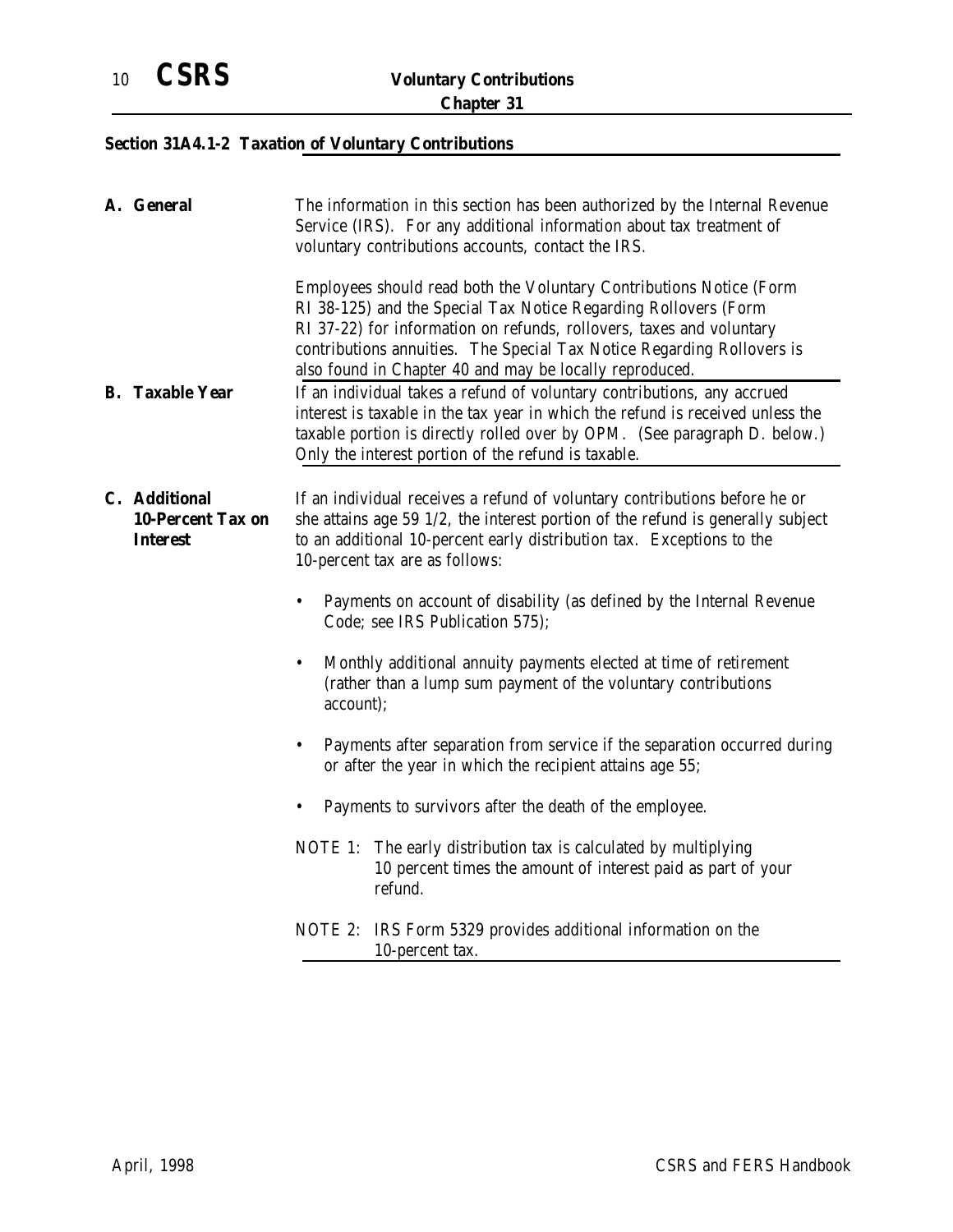## **Section 31A4.1-2 Taxation of Voluntary Contributions (Cont.)**

| D. Rollover of<br><b>Interest Earned on</b><br><b>Voluntary</b><br><b>Contributions</b> | Interest refunded to the employee is subject to a mandatory 20% tax<br>withholding. However, if the interest on the voluntary contributions<br>account is at least \$200, the employee can elect to have OPM roll over all<br>or part of the interest to an Individual Retirement Account (IRA) or other<br>qualified retirement plan to defer income tax. A direct payment to the<br>employee will not defer the tax, even if the employee chooses to deposit it<br>in an eligible IRA after receiving it. |  |
|-----------------------------------------------------------------------------------------|-------------------------------------------------------------------------------------------------------------------------------------------------------------------------------------------------------------------------------------------------------------------------------------------------------------------------------------------------------------------------------------------------------------------------------------------------------------------------------------------------------------|--|
|                                                                                         | Employees in a position to make rollover decisions at the time they request<br>a refund can submit their rollover election on form RI 38-124 with their<br>refund request, either on RI 38-124 or SF 2802 with notation.                                                                                                                                                                                                                                                                                    |  |
| E. Taxation of<br><b>Voluntary</b><br><b>Contributions</b><br><b>Used to Purchase</b>   | If voluntary contributions are used to purchase an additional annuity, the<br>annuity payments are taxed under the "General Rule" or the "Simplified<br>General Rule."                                                                                                                                                                                                                                                                                                                                      |  |
| <b>Additional</b><br><b>Annuity</b>                                                     | NOTE: Refer to IRS Publication 721, "Comprehensive Tax Guide to U.S.<br>Civil Service Benefits," for further information.                                                                                                                                                                                                                                                                                                                                                                                   |  |
| F. Example 1:<br><b>Refund While</b><br><b>Employee Under</b><br><b>CSRS</b>            | Bob, age 45, needs the funds in his voluntary contributions account to place<br>a down payment on a house. He files an SF 2802 with his employing<br>agency in February 1990 and receives a refund from OPM of \$33,380 in<br>March 1990. $(S33,380 = S30,000$ voluntary contributions Bob has made<br>plus \$3,380 accrued interest.)                                                                                                                                                                      |  |
|                                                                                         | The \$3,380 accrued interest is taxable income in 1990.<br>1.                                                                                                                                                                                                                                                                                                                                                                                                                                               |  |
|                                                                                         | Since Bob received the refund before he attained age 59 1/2 and he does<br>2.<br>not meet one of the exceptions, for example, he did not separate from<br>service and attain age 55 during 1990, the interest is also subject to a<br>10-percent early distribution tax.                                                                                                                                                                                                                                    |  |
|                                                                                         | 3.<br>OPM withheld the mandatory 20-percent tax of \$676 on the interest<br>portion of Bob's refund, in addition to the 10-percent early distribution<br>tax.                                                                                                                                                                                                                                                                                                                                               |  |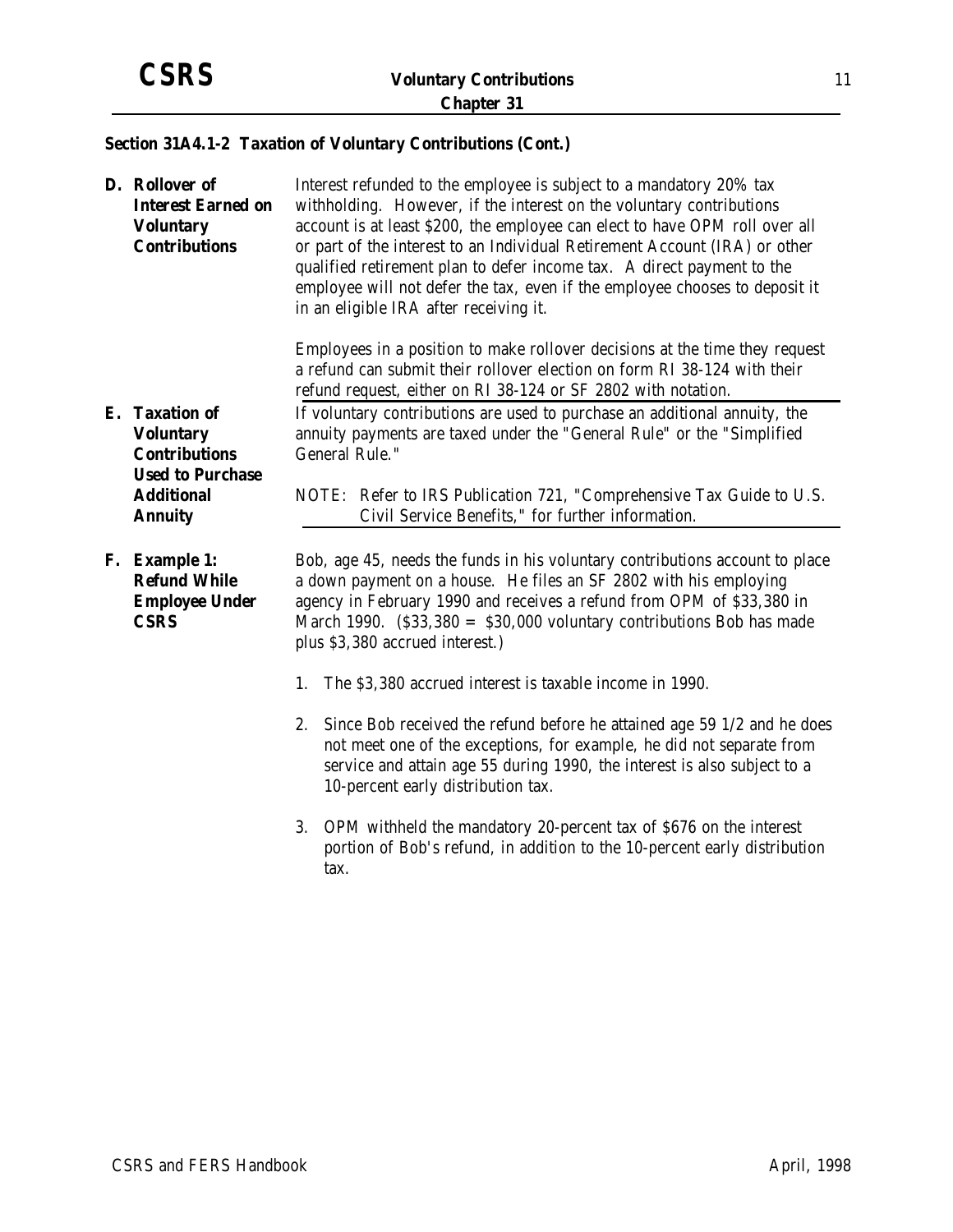### **Section 31A4.1-2 Taxation of Voluntary Contributions (Cont.)**

**F. Example 1: Refund While Employee Under CSRS (Cont.)** 4. If Bob did not need the interest as well as the principal for the downpayment, he could have elected to have OPM roll over the interest into an IRA and avoided paying tax on the interest in 1990.

**G. Example 2: Refund to Employee Retiring Under Age 55**

Jason's position is being abolished and he is retiring under the discontinued service provisions effective January 1, 1994, at age 45. Jason has a voluntary contributions account with a balance of \$44,360 as of the date of his retirement  $(\$44,360 = \$40,000$  voluntary contributions Jason has made plus \$4,360 accrued interest).

- 1. At retirement, Jason may elect either:
	- A refund of his voluntary contributions account; or
	- A refund with a direct rollover of the interest to an IRA; or
	- Payment of a voluntary contributions annuity.

Jason elects a refund of his voluntary contributions account.

- 2. He receives a voluntary contributions refund payment of \$44,360 in 1994. The accrued interest of \$4,360 is taxable income in 1994.
- 3. Since Jason received the refund before attaining age 59 1/2 and he does not meet one of the exceptions, that is, he did not attain age 55 in 1994, the year he separated from the service, the interest also is subject to the 10-percent early distribution tax.
- 4. To avoid paying the 20-percent tax and the 10-percent early distribution tax, Jason could have elected to have OPM roll the interest over directly to an IRA.

April, 1998 CSRS and FERS Handbook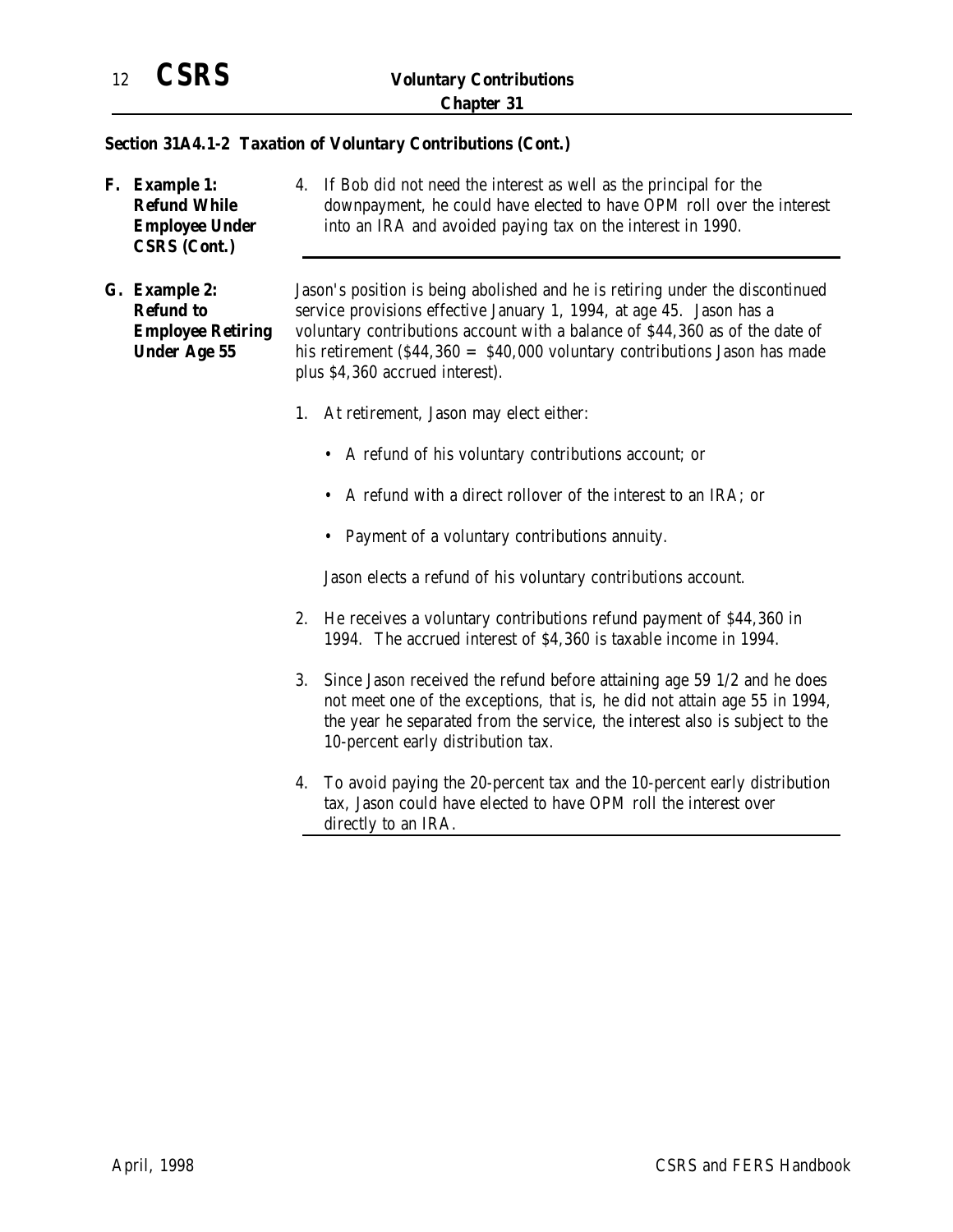#### **Section 31A4.1-2 Taxation of Voluntary Contributions (Cont.)**

**H. Example 3: Refund After Regular Voluntary Retirement** Anne retires voluntarily effective March 1, 1994, at age 55. Anne has a voluntary contributions account with a balance of \$16,250 as of the date of her retirement (\$16,250 = \$15,000 voluntary contributions Anne has made plus \$1,250 accrued interest). 1. At retirement, Anne may elect either: • A refund of her voluntary contributions account; or • A refund of her voluntary contributions account with a direct rollover of the interest to an IRA; or • Payment of a voluntary contributions annuity. Anne elects a refund of her voluntary contributions account with a direct rollover of the taxable portion into an IRA. 2. The interest (\$1,250) is not taxable income in 1994. 3. She will receive a voluntary contributions refund payment from OPM of \$16,250 in 1994. Because she chose to roll over the interest, she is not subject to the 10-percent early distribution tax. However, she would have avoided the tax, since she meets one of the exceptions, that is, her separation occurred after the year in which she attained age 55.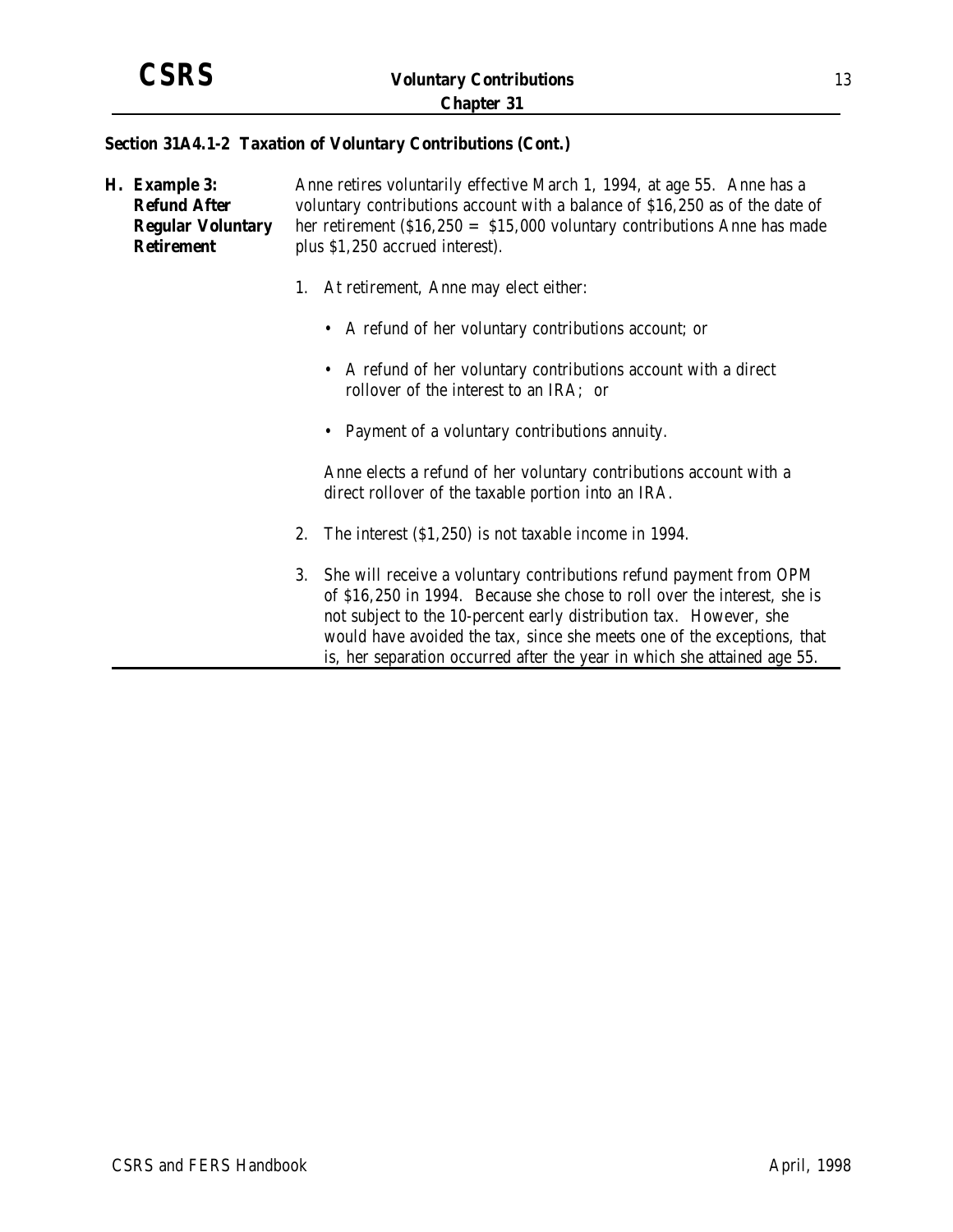### **Part 31A5 Procedures**

# **Section 31A5.1-1 Making Voluntary Contribution Payments**

|  | A. General                                  | Voluntary contribution payments are made directly to OPM. Payments<br>cannot be made by payroll deductions.                                                                                               |
|--|---------------------------------------------|-----------------------------------------------------------------------------------------------------------------------------------------------------------------------------------------------------------|
|  | <b>B.</b> Employee<br><b>Responsibility</b> | An employee who wants to make voluntary contributions must:                                                                                                                                               |
|  |                                             | Obtain SF 2804, Application to Make Voluntary Contributions, from<br>1.<br>the employing agency.                                                                                                          |
|  |                                             | 2.<br>Complete the application and submit it to the agency personnel office.                                                                                                                              |
|  |                                             | NOTE 1: An employee must pay all deposits or redeposits for<br>nondeduction service or refunded service prior to making<br>voluntary contributions.                                                       |
|  |                                             | NOTE 2: The employee should not send money with the application.<br>OPM does not accept contributions until it approves the<br>application.                                                               |
|  | C. Agency                                   | Upon receipt of a completed SF 2804 from an employee, the agency must:                                                                                                                                    |
|  | <b>Responsibility</b>                       | Complete the agency certification box to provide verification of<br>1.<br>employment under CSRS.                                                                                                          |
|  |                                             | NOTE: Agency certification is not needed for separated employees<br>whose retirement applications are pending at OPM.                                                                                     |
|  |                                             | 2.<br>Mail the application directly to OPM at the following address:                                                                                                                                      |
|  |                                             | <b>Office of Personnel Management</b><br><b>Retirement Operations Center</b><br><b>Boyers, PA 16017</b>                                                                                                   |
|  |                                             | The record and account of voluntary contributions are maintained<br>NOTE:<br>by OPM and not by the employing agency. Agencies must not,<br>under any circumstances, enter a voluntary contribution on the |

employee's SF 2806, Individual Retirement Record.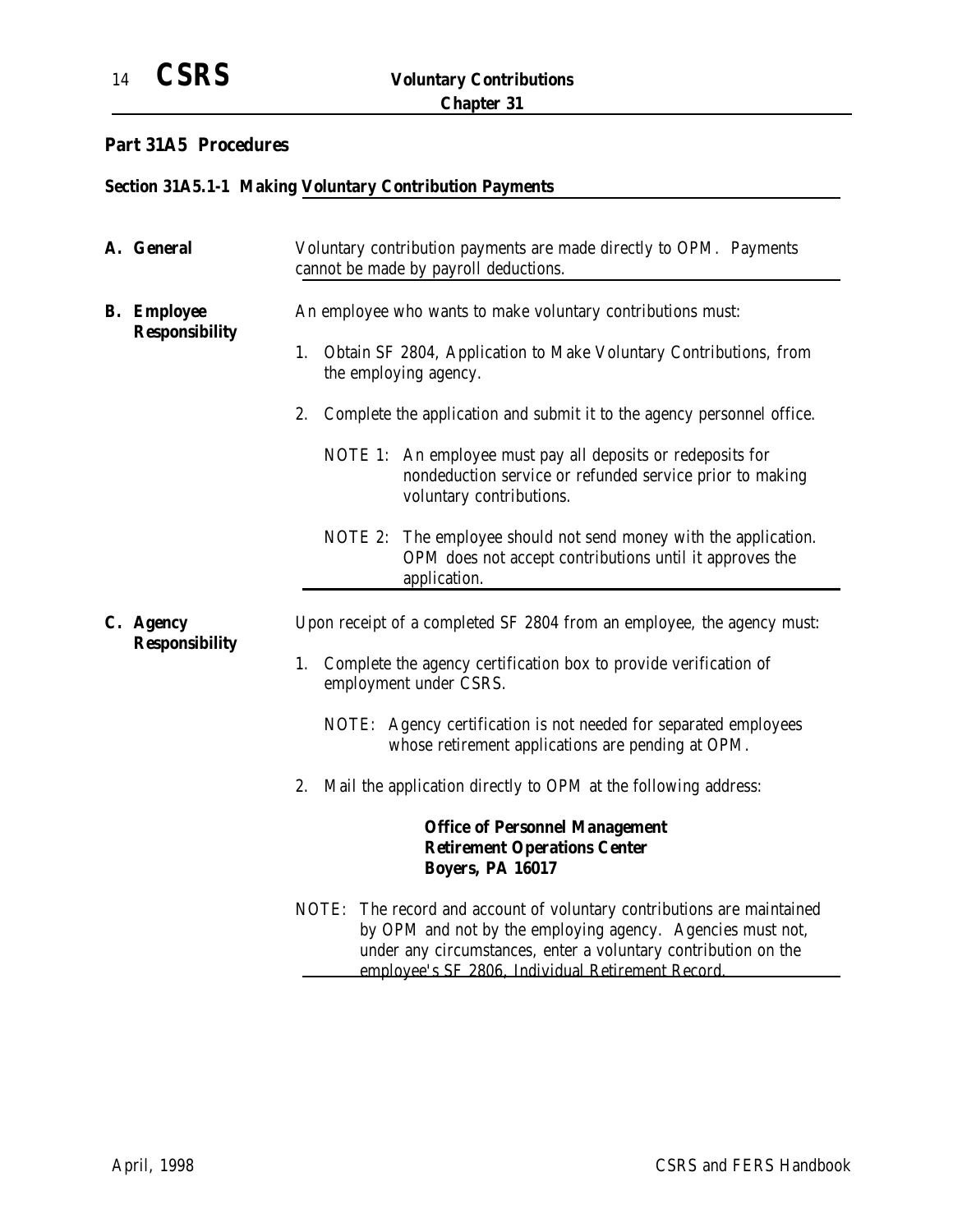## **Section 31A5.1-1 Making Voluntary Contribution Payments (Cont.)**

| D. OPM<br><b>Responsibility</b> |    | After the application is approved, OPM:                                                                                                                                                                                                          |  |
|---------------------------------|----|--------------------------------------------------------------------------------------------------------------------------------------------------------------------------------------------------------------------------------------------------|--|
|                                 |    | Assigns the employee a voluntary contributions account number<br>(a CSV number).                                                                                                                                                                 |  |
|                                 |    | 2. Sends instructions to the employee on how to make payments to the<br>voluntary contributions account.                                                                                                                                         |  |
|                                 | 3. | Sends payment receipts and the Voluntary Contributions Annual<br>Statement of Account to account holders. The statements are sent at the<br>beginning of each year, showing the amount of interest through<br>December 31 of the preceding year. |  |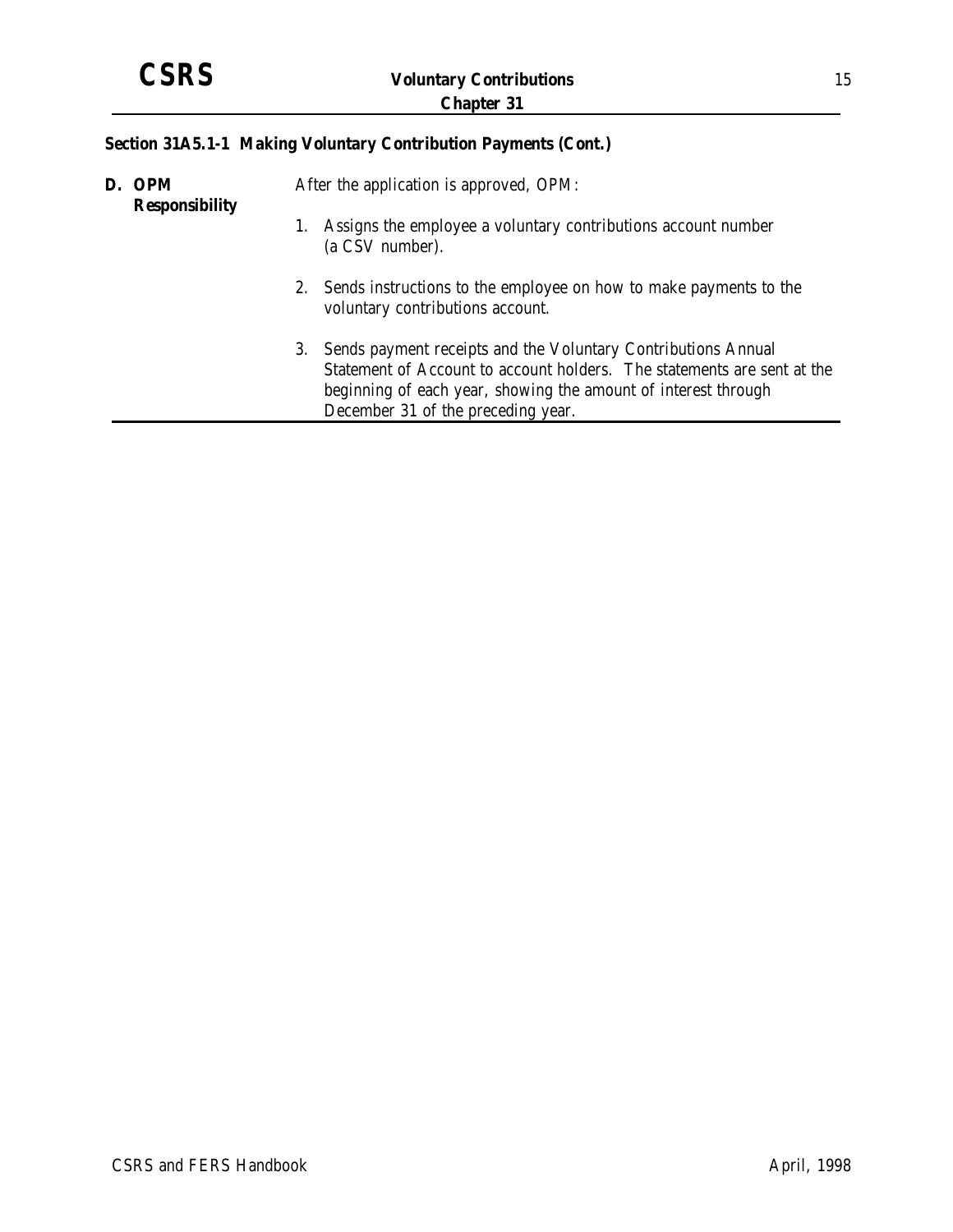## **Section 31A5.1-2 Purchasing Additional Annuity**

| <b>A. General Rule</b> | The voluntary contributions account is automatically converted to an<br>additional annuity at retirement unless the retiree requests a refund of the<br>voluntary contributions by filing SF 2802, Application for Refund of<br>Retirement Deductions, or RI 38-124, Voluntary Contributions Election<br>Form, with OPM before final adjudication of the basic annuity. |
|------------------------|-------------------------------------------------------------------------------------------------------------------------------------------------------------------------------------------------------------------------------------------------------------------------------------------------------------------------------------------------------------------------|
|                        | NOTE: The retiree may attach SF 2802 or RI 38-124 to the retirement<br>application if he or she wants a refund of voluntary contributions.                                                                                                                                                                                                                              |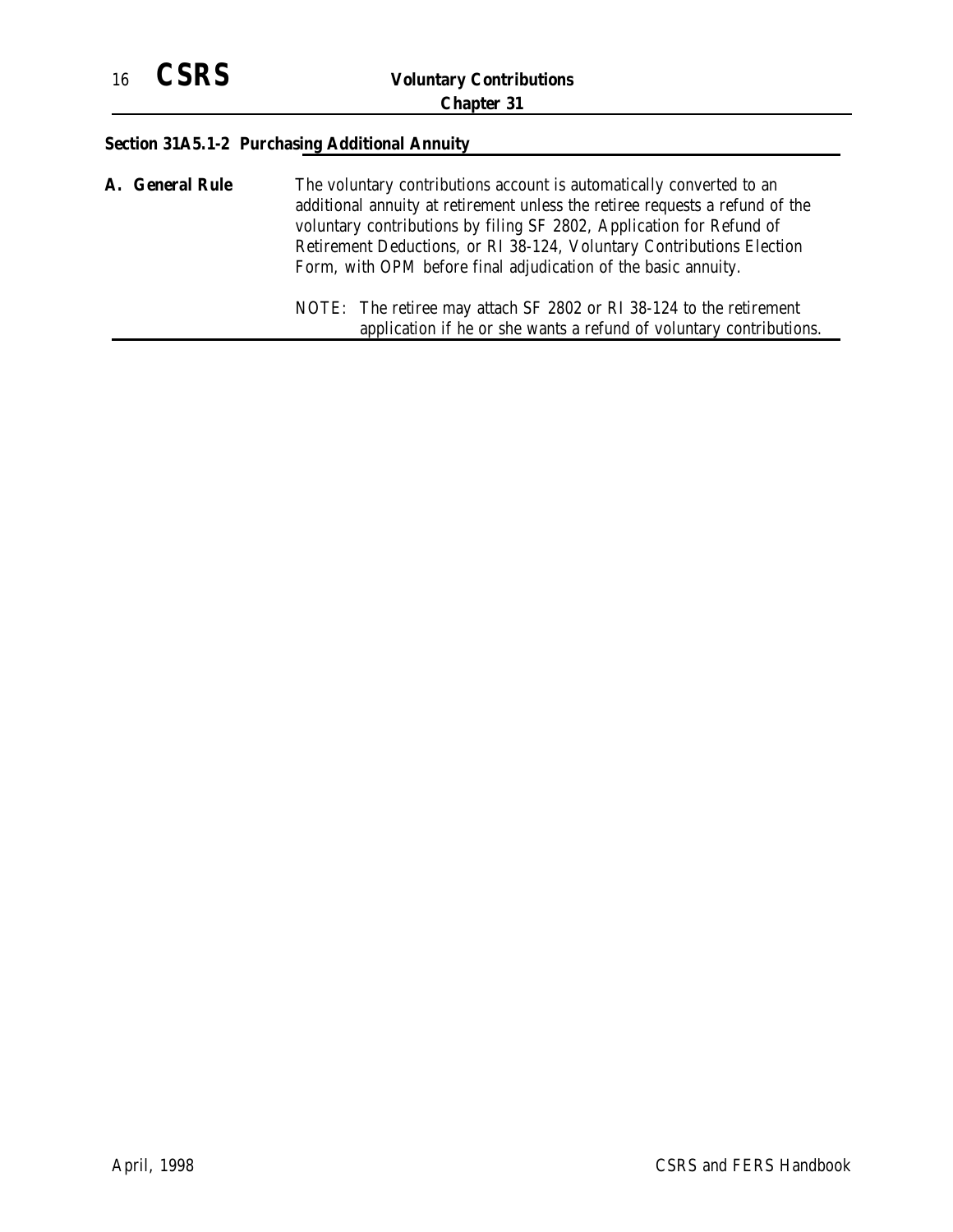## **Section 31A5.1-3 Withdrawing Voluntary Contributions**

| A. Employee<br><b>Responsibility</b>   | An employee who wants to withdraw all of his or her voluntary<br>contributions with or without a rollover of the interest, must:                                                                                       |
|----------------------------------------|------------------------------------------------------------------------------------------------------------------------------------------------------------------------------------------------------------------------|
|                                        | Obtain RI 38-124, Voluntary Contributions Election Form, from the<br>1.<br>employing agency, $\mathbf{Or}$                                                                                                             |
|                                        | Obtain SF 2802, Application for Refund of Retirement Contributions,<br>and state in item 7 "I want only my voluntary contributions to be<br>refunded to me" or similar words expressing this intent.                   |
|                                        | Complete the application or election form and submit it to the agency<br>2.<br>personnel office.                                                                                                                       |
|                                        | NOTE: Spousal notification is not required for a voluntary contributions<br>refund.                                                                                                                                    |
| <b>B.</b> Separated<br><b>Employee</b> | Separated employees must follow the procedures listed below in order to<br>obtain only a refund of voluntary contributions:                                                                                            |
| <b>Responsibility</b>                  | 1.<br>Obtain RI 38-124, Voluntary Contributions Election Form, OR                                                                                                                                                      |
|                                        | Obtain SF 2802, Application for Refund of Retirement Deductions, and<br>state in item 7 "I want only my voluntary contributions to be refunded<br>to me" or similar words expressing this intent.                      |
|                                        | Complete the application or election form and send it directly to OPM<br>2.<br>at the following address:                                                                                                               |
|                                        | <b>Office of Personnel Management</b><br><b>Retirement Operations Center</b><br><b>Boyers, PA 16017</b>                                                                                                                |
|                                        | NOTE: A separated employee requesting only a refund of voluntary<br>contributions by using SF 2802 must ensure that the SF 2802 is<br>annotated to that effect to prevent an undesired refund of all<br>contributions. |